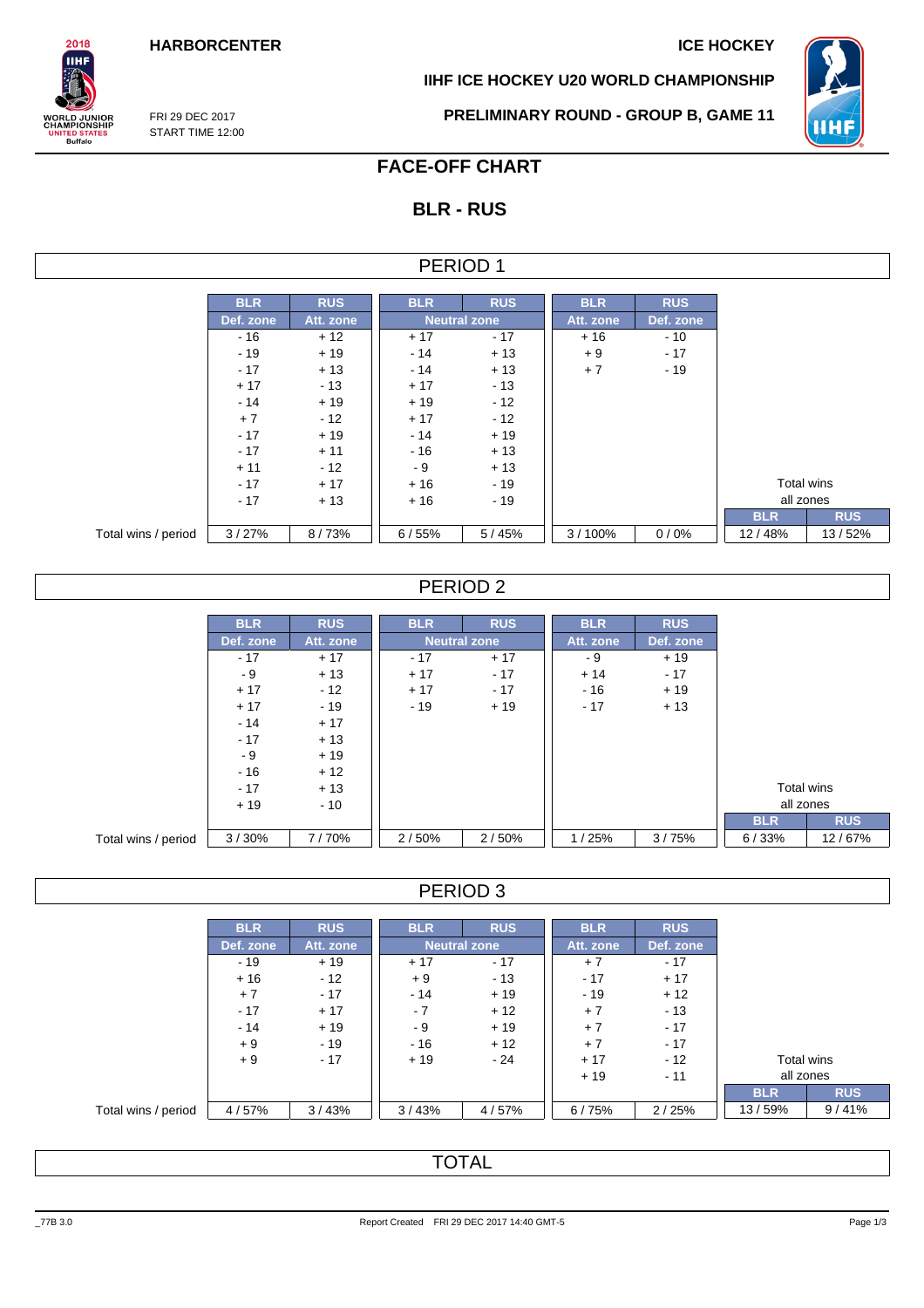## **HARBORCENTER ICE HOCKEY**

# $2018$ **IIHF WORLD JUNIOR<br>CHAMPIONSHIP<br>UNITED STATES<br>Buffalo**

## **IIHF ICE HOCKEY U20 WORLD CHAMPIONSHIP**

### **PRELIMINARY ROUND - GROUP B, GAME 11**



FRI 29 DEC 2017 START TIME 12:00

|                   | <b>BLR</b> | <b>RUS</b> | <b>RUS</b><br><b>BLR</b> |             | <b>BLR</b> | <b>RUS</b> | Total wins |            |  |
|-------------------|------------|------------|--------------------------|-------------|------------|------------|------------|------------|--|
|                   | Def. zone  | Att. zone  | <b>Neutral zone</b>      |             | Att. zone  | Def. zone  | all zones  |            |  |
|                   |            |            |                          |             |            |            | <b>BLR</b> | <b>RUS</b> |  |
| Total wins / game | 10/36%     | 18/64%     | 150%<br>11               | / 50%<br>11 | 10/67%     | 5/33%      | 31<br>48%  | 34 / 52%   |  |